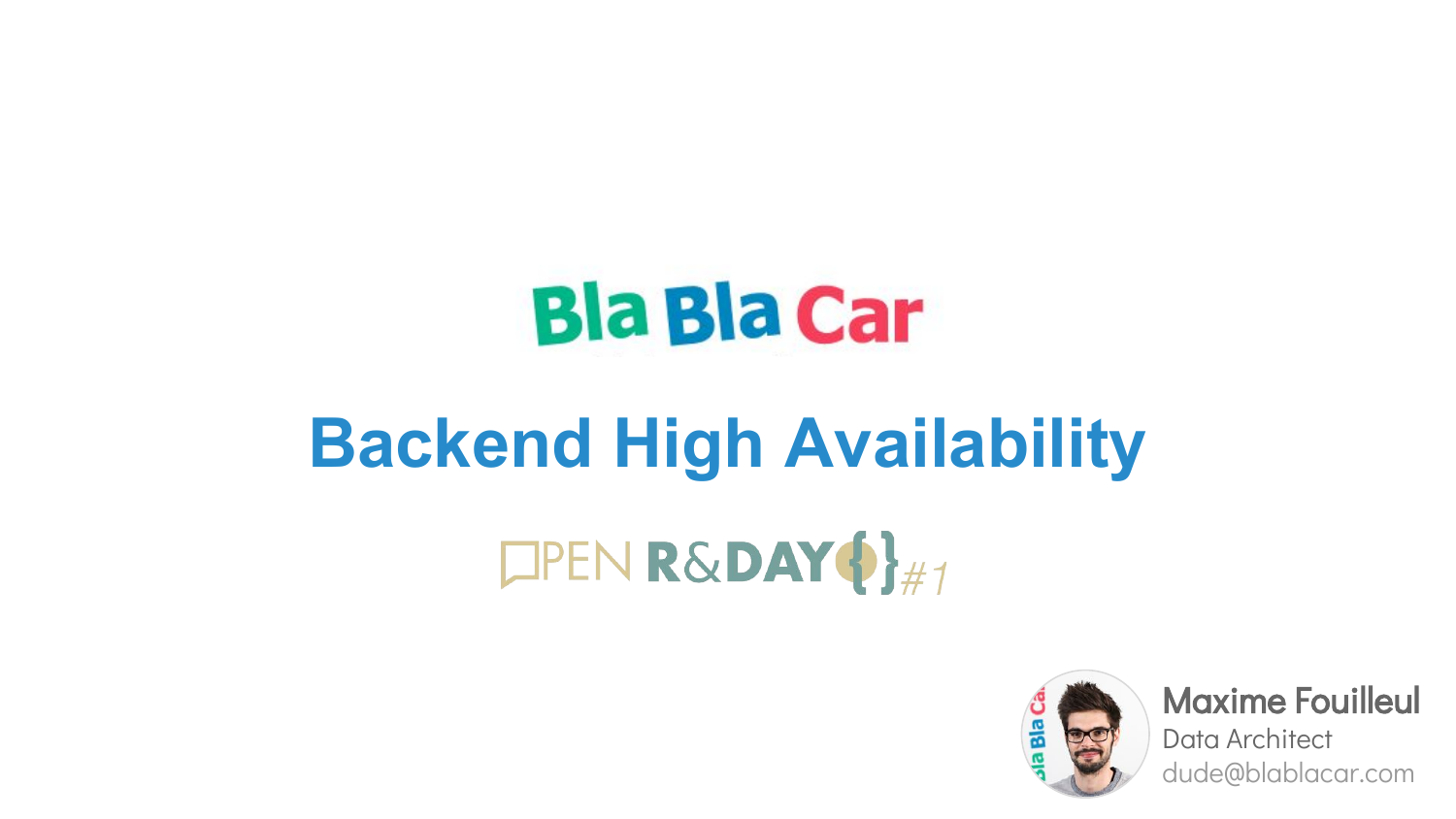

Agenda



100% rkt powered carpooling

MySQL as example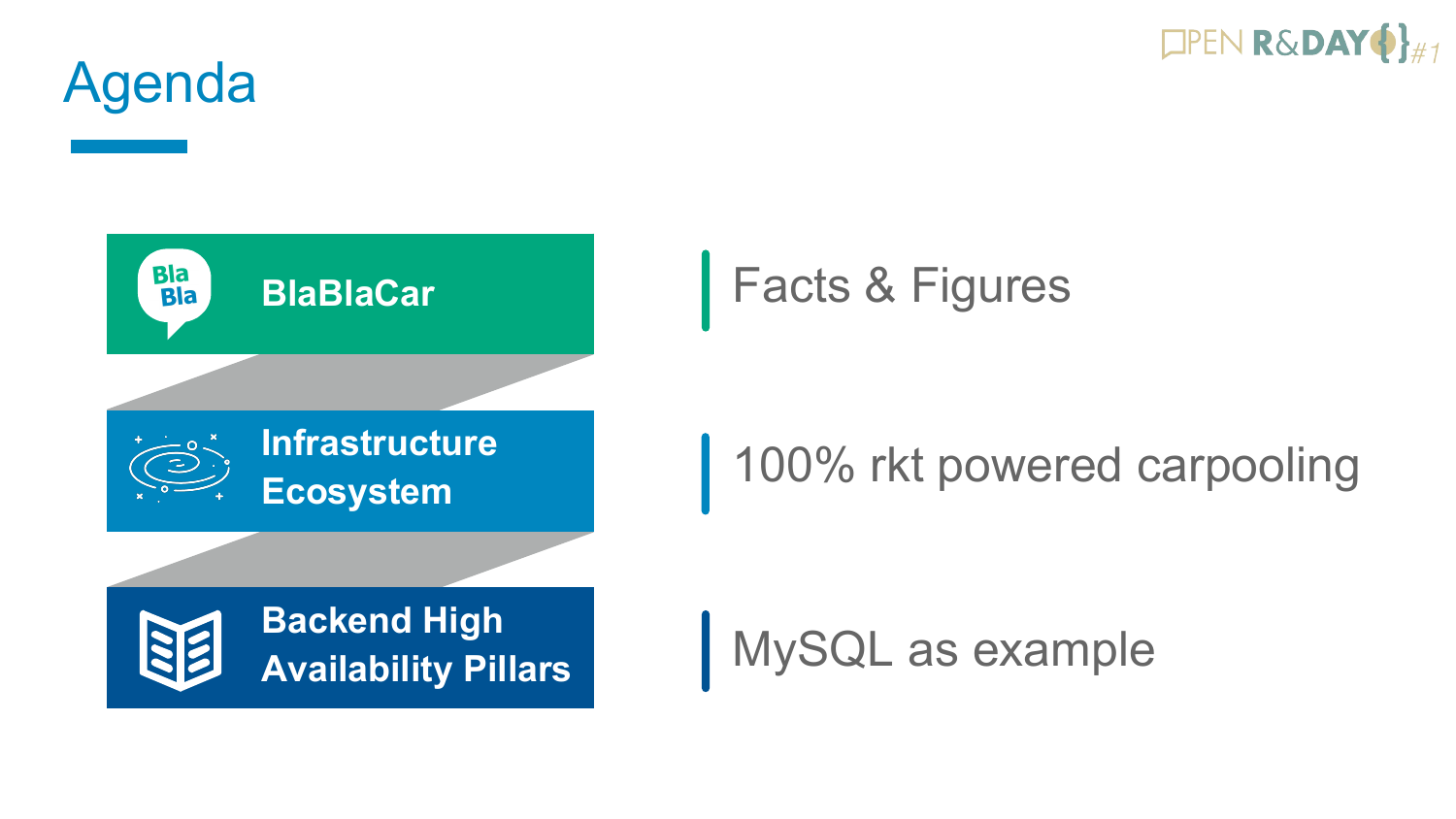

#### Facts and figures

# 40 million members



21 million mobile app downloaded (iPhone + Android)



12 million travelers per quarter



Founded in 2006



**1 million**  tonnes less CO2 in the past year



#### **Currently in** 22 countries

France, Spain, UK, Italy, Poland, Hungary, Croatia, Serbia, Romania, Germany, Belgium, India, Mexico, The Netherlands, Luxembourg, Portugal, Ukraine, Czech Republic, Slovakia, Russia, Brazil and Turkey.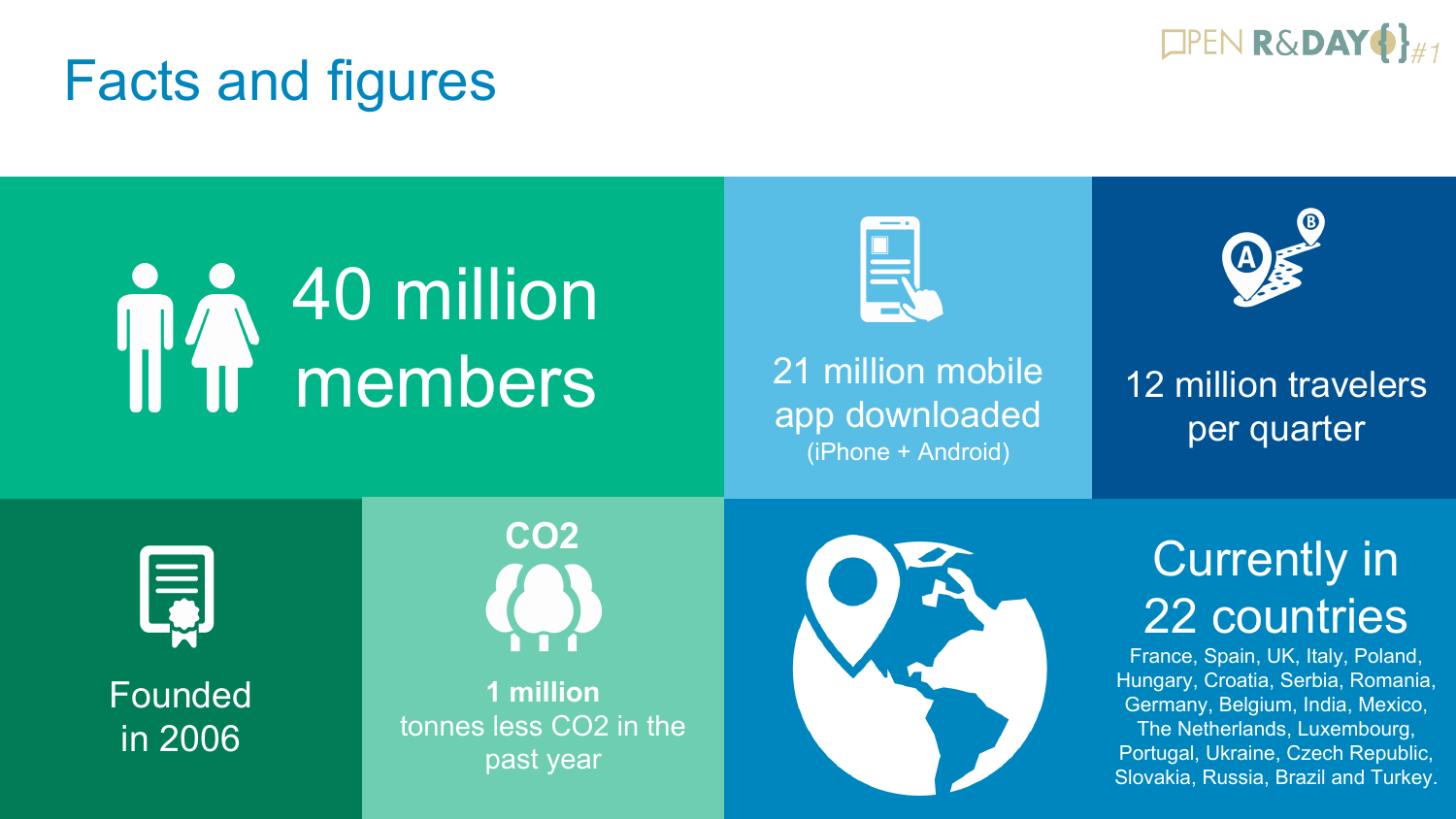

#### Our prod data ecosystem

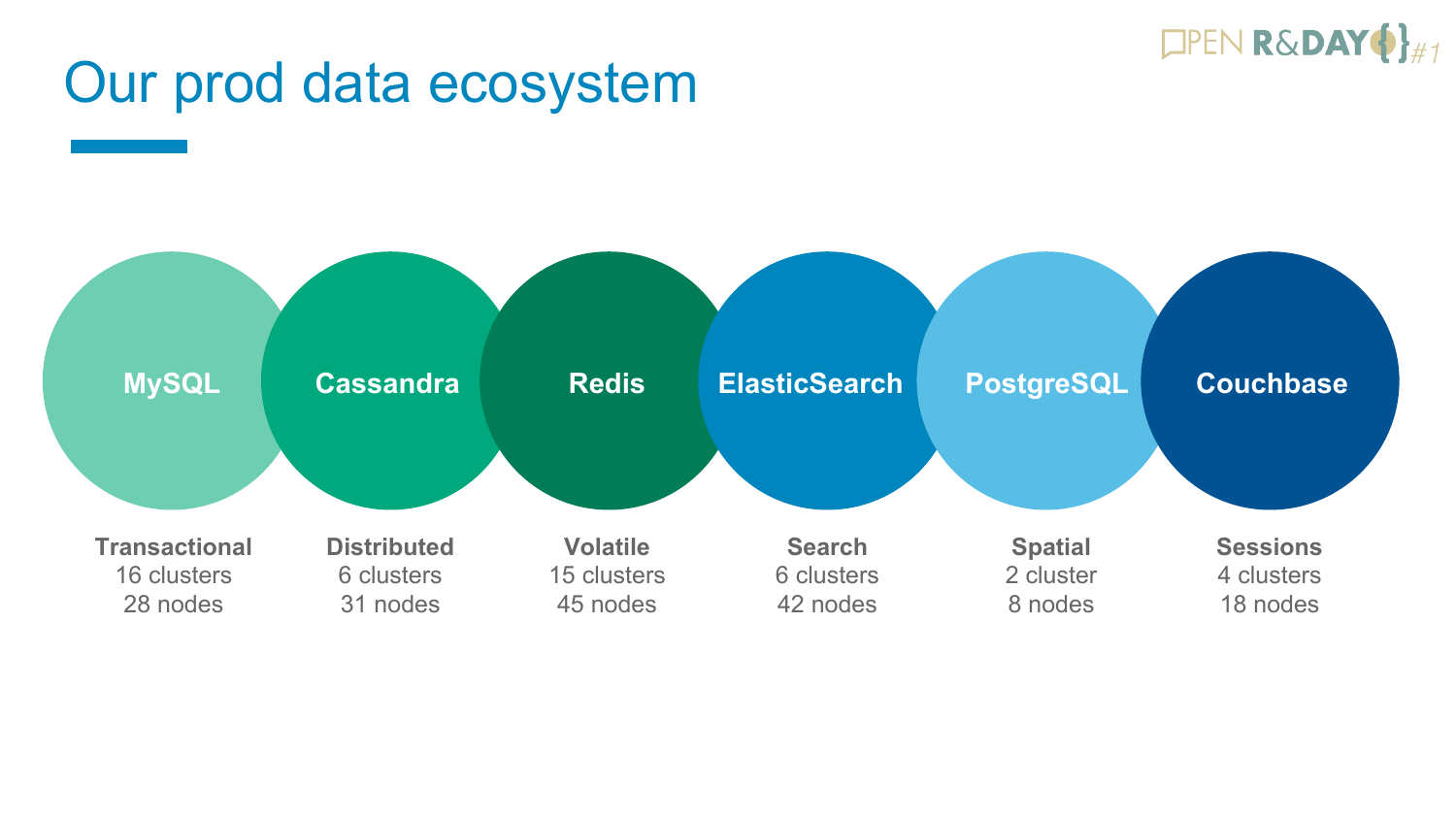



## **Infrastructure Ecosystem** 100% rkt powered carpooling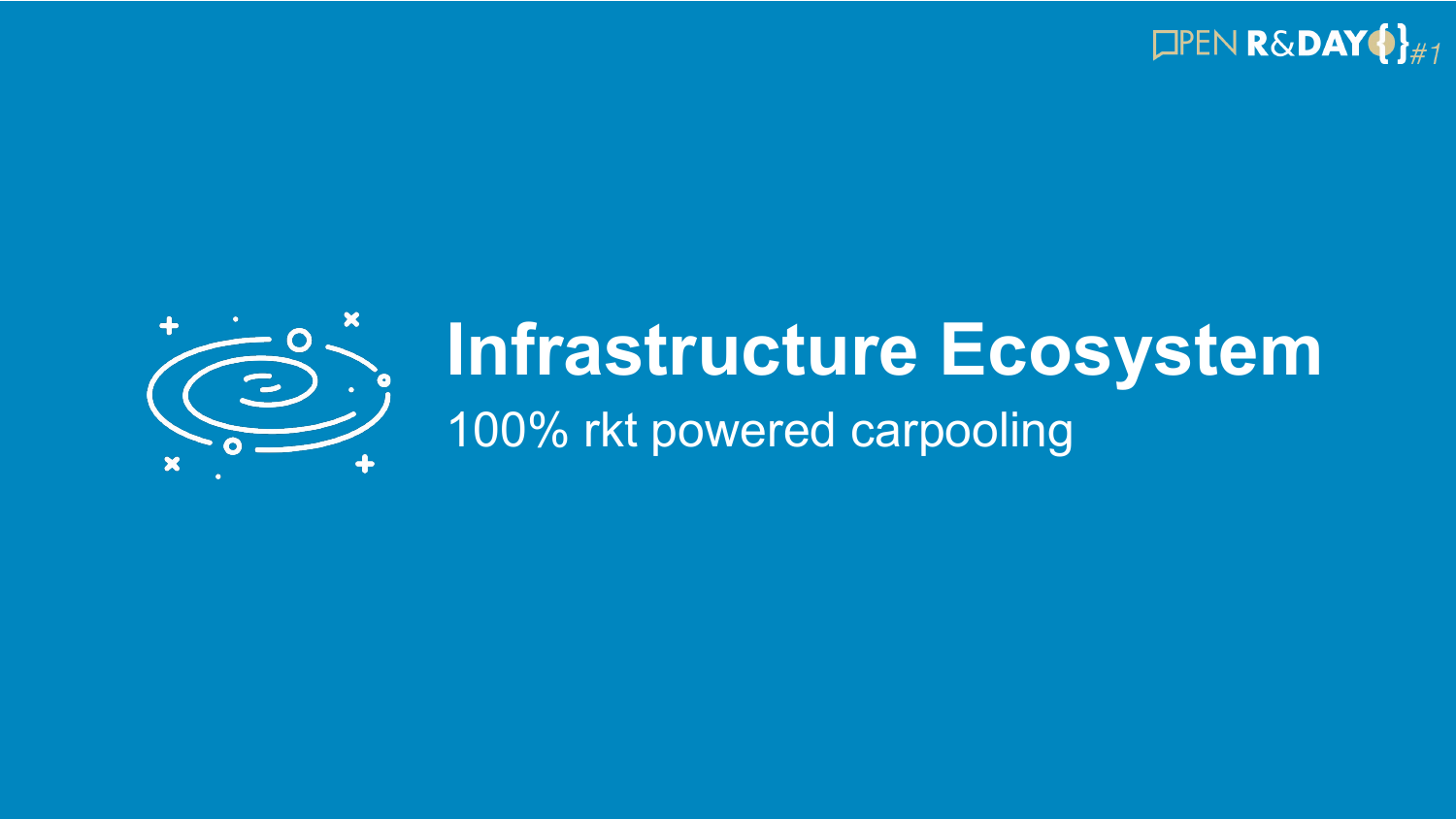#### $D$ PEN R&DAY $\{\}$ #1

### Our infrastructure ecosystem

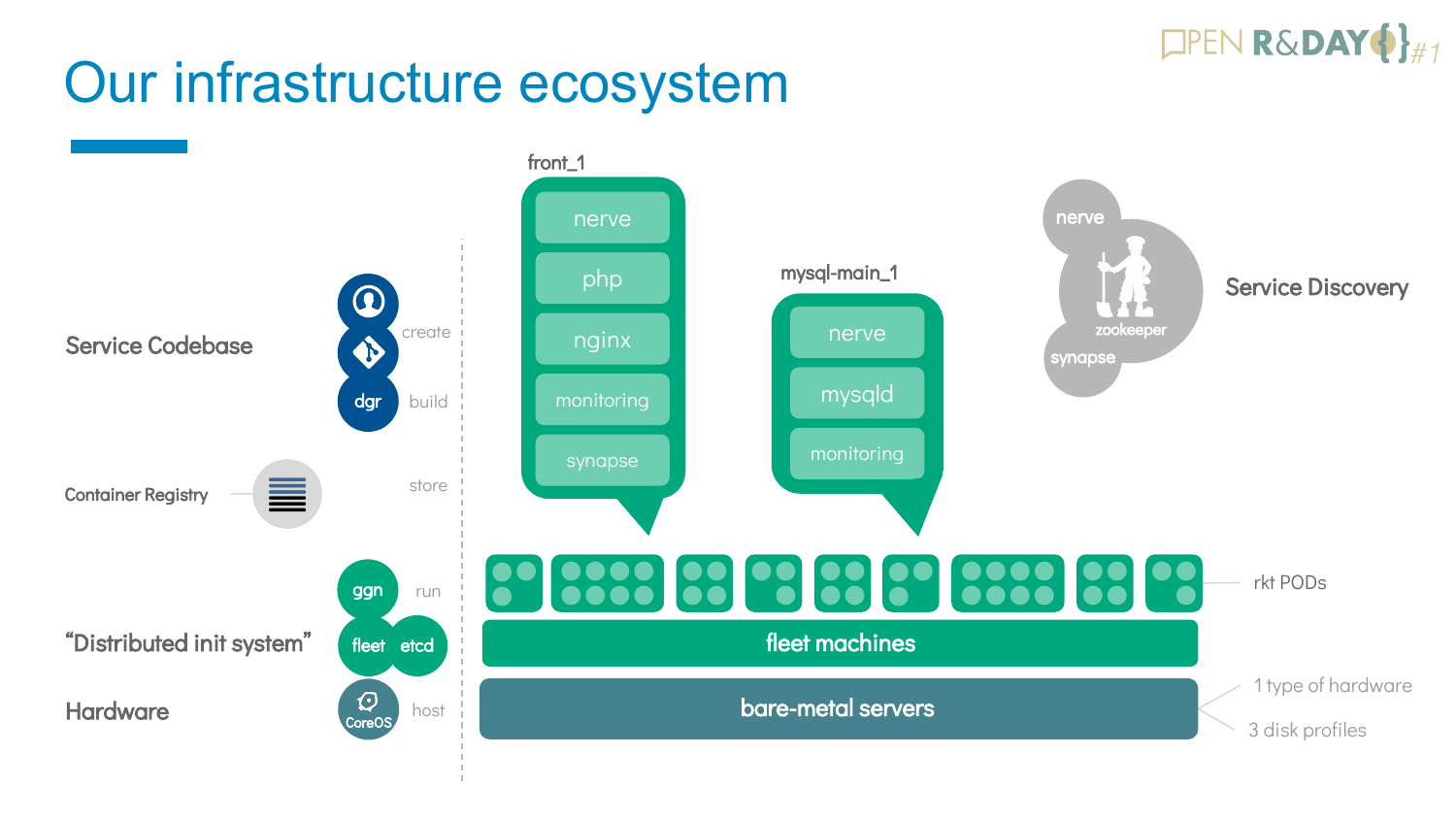

#### Service Discovery

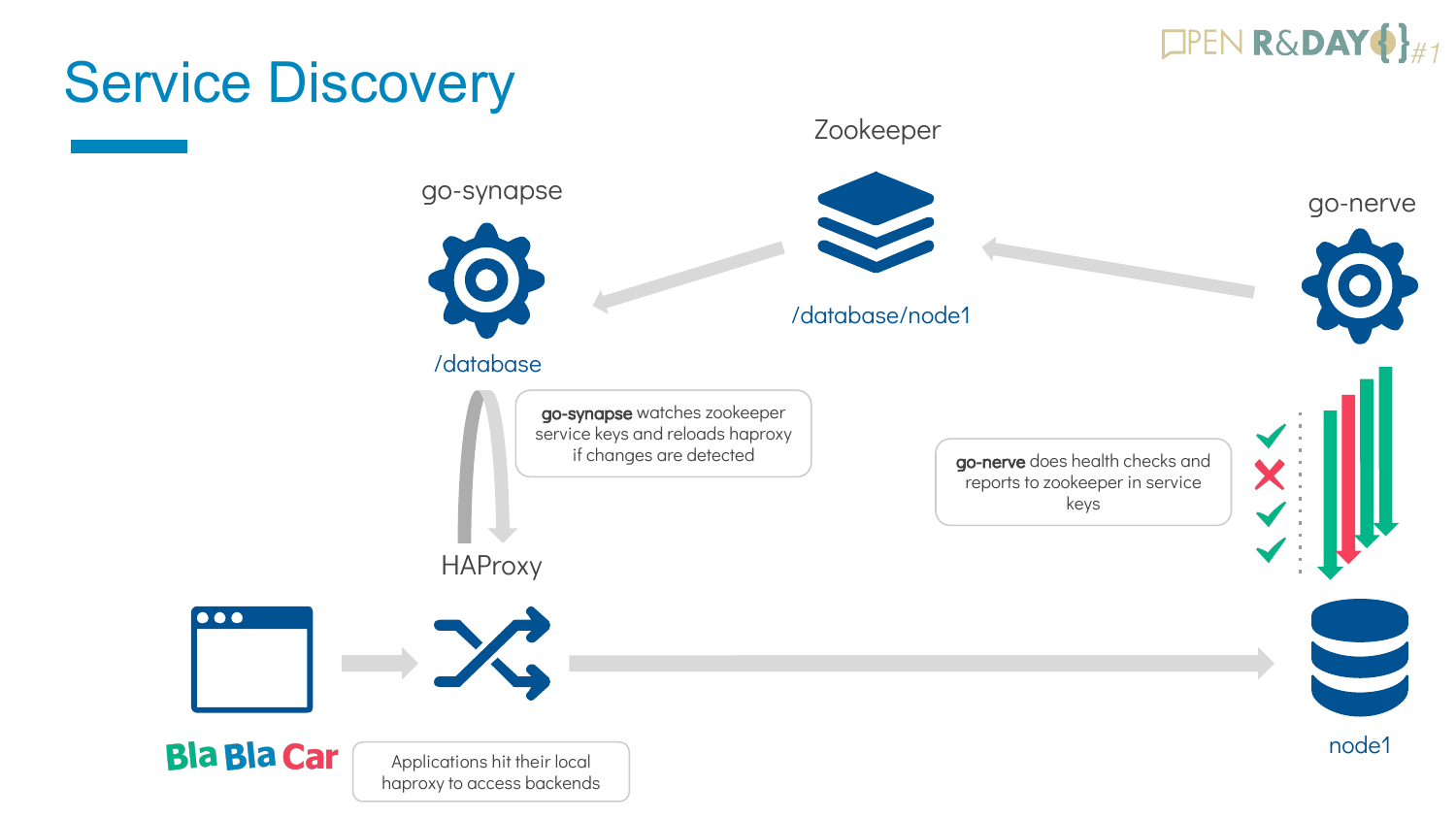



## **Backend High Availability Pillars** MySQL as example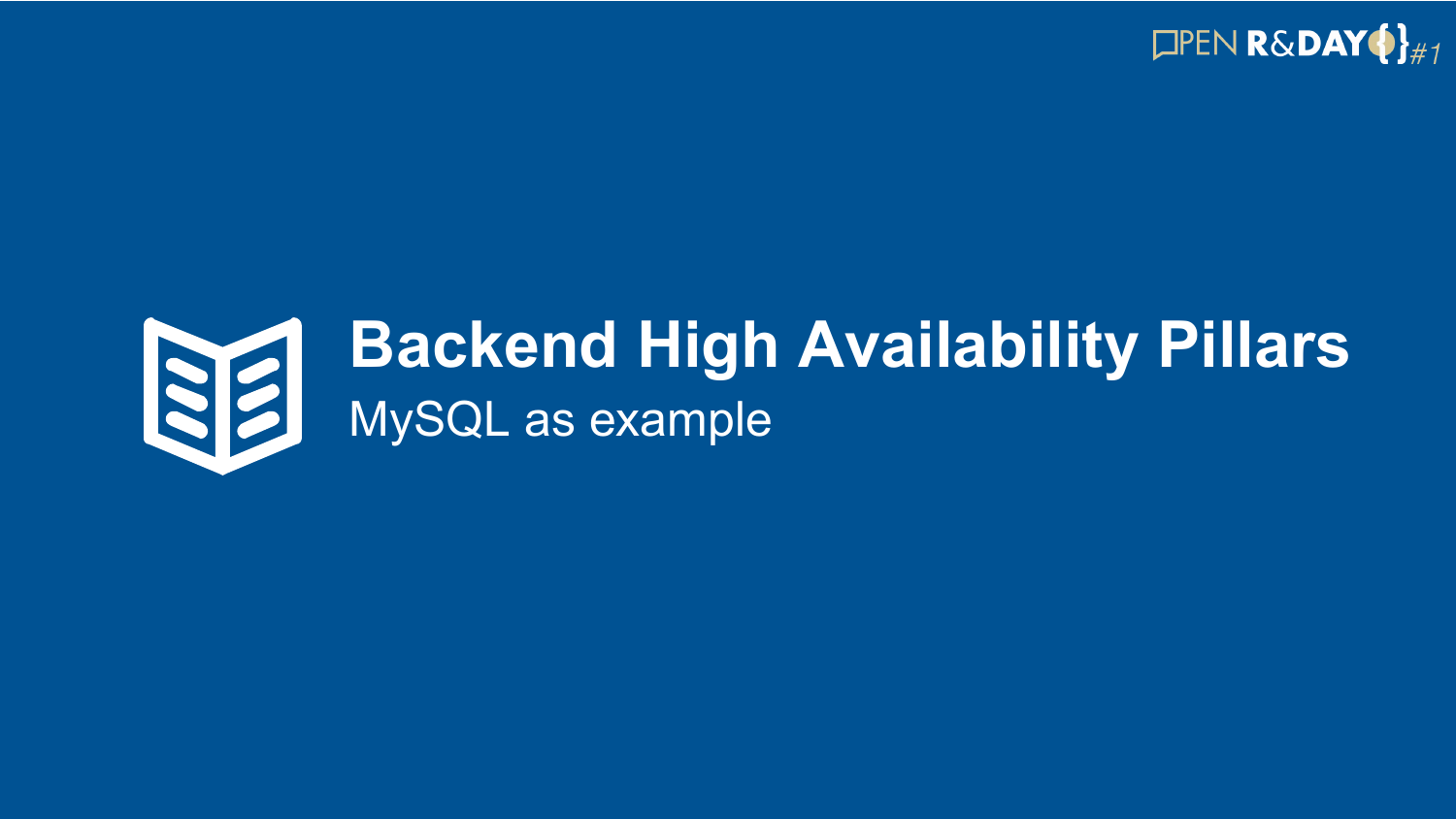



# **Abolish Slavery**

Every node is the same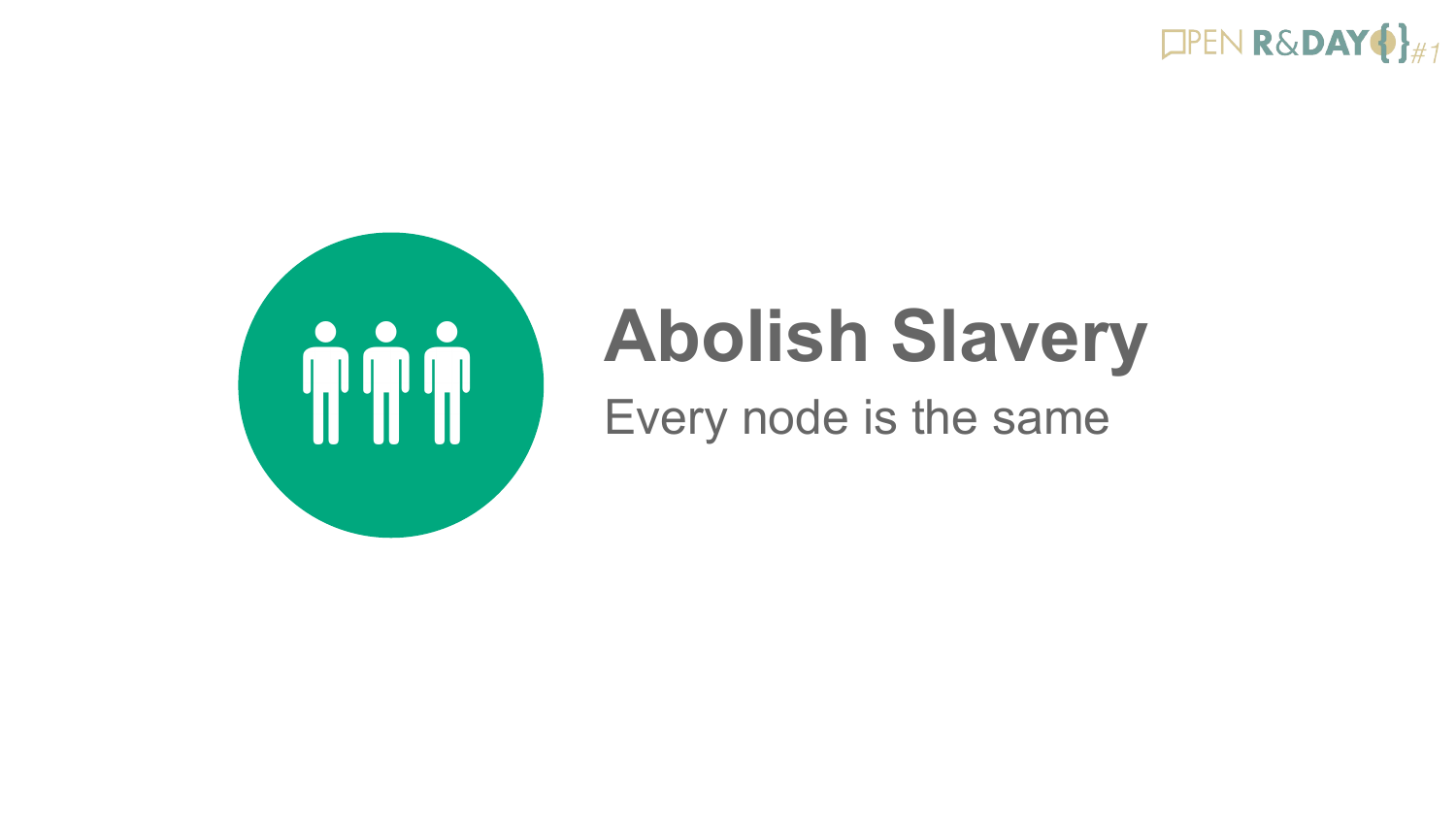

#### MySQL at BlaBlacar

Historical/main database We use sync and async replication Sync replication is ensured by MariaDB Galera Galera = no master + no rep lag



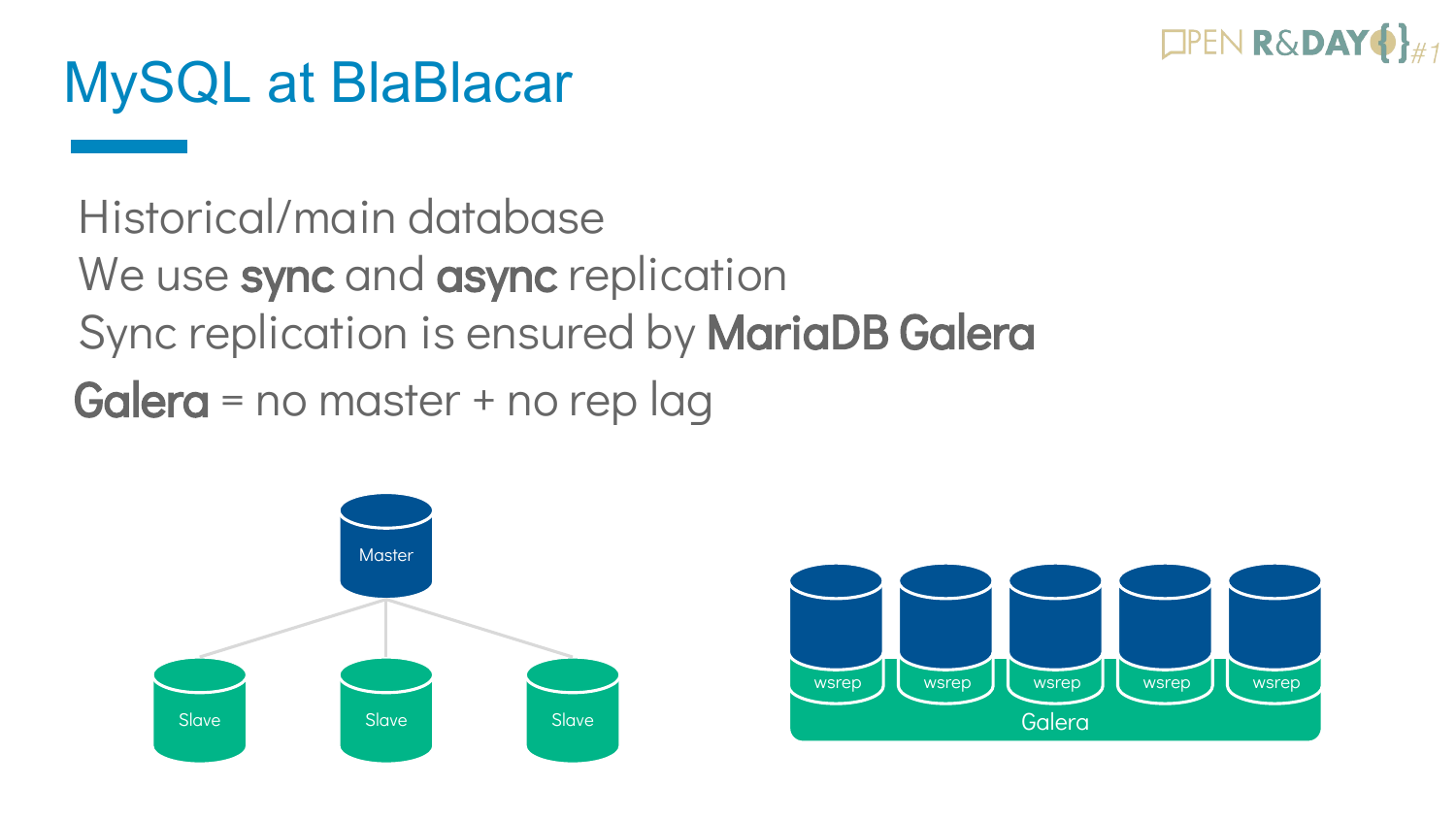

#### **Nerve** - Track and report service status

-- override: nerve: services: - name: "main-read" port: 3306 reporters: - {type: zookeeper, path: /services/mysql/main\_read} checks: - type: sql driver: mysql datasource: "local\_monitor:local\_monitor@tcp(127.0.0.1:3306)/" - name: "main-write" port: 3306 reporters: - {type: zookeeper, path: /services/mysql/main\_write} checks: - type: sql driver: mysql datasource: "local\_monitor:local\_monitor@tcp(127.0.0.1:3306)/" haproxyServerOptions: "backup" enableCheckStableCommand: ["/root/report\_slow\_queries.sh"] disableGracefullyDoneCommand: ["/root/report\_remaining\_processes.sh"]

# cat env/prod-dc1/services/mysql-main/attributes/nerve.yml

# zookeepercli -c lsr /services/mysql/main\_read mysql-main\_read1\_192.168.1.2\_ba0f1f8b3 mysql-main\_read2\_192.168.1.3\_734d63da mysql-main\_read3\_192.168.1.4\_dde45787

# zookeepercli -c get /services/mysql/mysql-main\_read1\_192.168.1.2\_ba0f1f8b3 {

 "available":true, "host":"192.168.1.2", "port":3306, "name":"mysql-main1", "weight":255, "labels":{ "host":"r10-srv4" }

}

}

# zookeepercli -c get /services/mysql/mysql-main\_write1\_192.168.1.2\_ba0f1f8b3

{ "available":true, "host":"192.168.1.2", "port":3306, "name":"mysql-main1", "haproxy\_server\_options":"backup", "weight":255, "labels":{ "host":"r10-srv4" }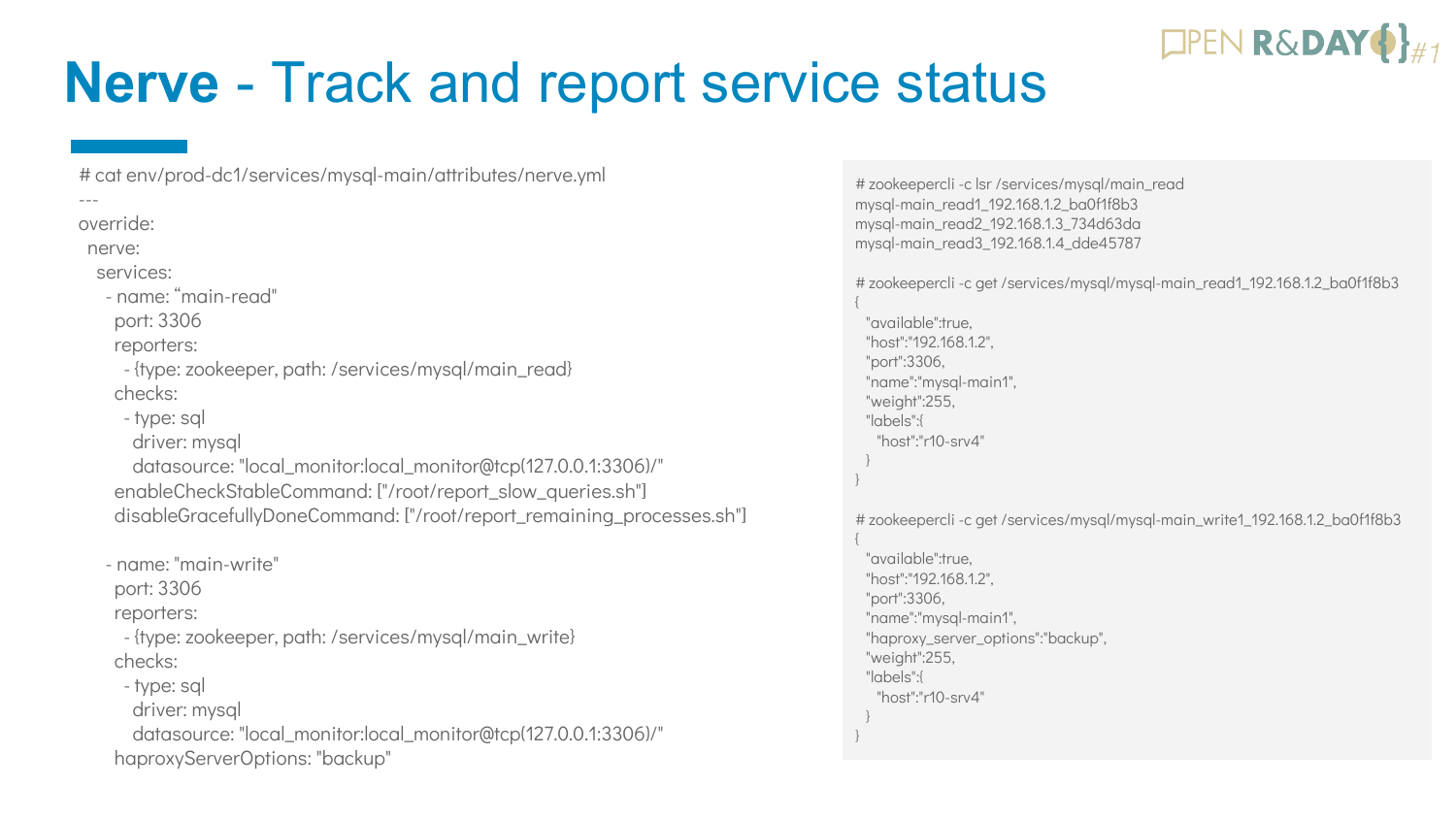### **Synapse** - Service discovery router

# cat env/prod-dc1/services/tripsearch/attributes/synapse.yml ---

override:

synapse:

services:

 - name: mysql-main\_read path: /services/mysql/main\_read port: 3307 serverCorrelation: type: excludeServer otherServiceName: mysql-main\_write scope: first

 - name: mysql-main\_write path: /services/mysql/main\_write port: 3308 serverSort: date

# cat env/prod-dc1/services/tripsearch/attributes/tripsearch.yml ---

 $\mathsf{DPEN}\,\mathbf{R\&}\mathbf{DAY}\,\Phi\}_{\#1}$ 

override: tripsearch: database: read: host: localhost database: tripsearch user: tripsearch\_rd port: 3307

> write: host: localhost database: tripsearch user: tripsearch\_wr port: 3308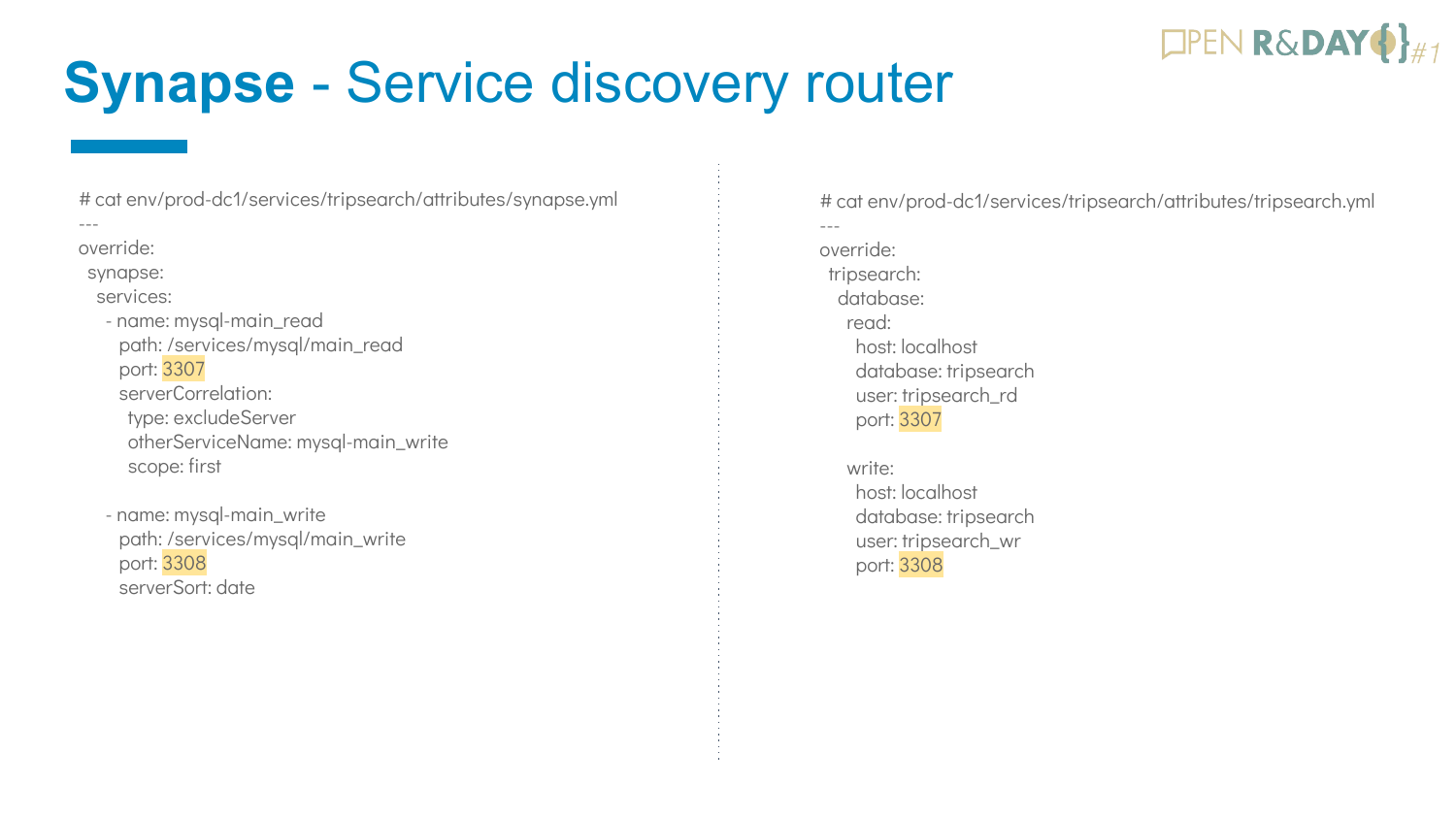

#### **Synapse** - haproxy

#### What is looks like in the local haproxy

| service_mysql-main_read |            |            |                |                     |            |       |                 |            |                          |              |              |            |  |
|-------------------------|------------|------------|----------------|---------------------|------------|-------|-----------------|------------|--------------------------|--------------|--------------|------------|--|
|                         | Queue      |            |                | <b>Session rate</b> |            |       | <b>Sessions</b> |            |                          |              |              |            |  |
|                         | <b>Cur</b> | <b>Max</b> |                | Cur                 | <b>Max</b> | Limit | Cur             | <b>Max</b> | Limit                    | <b>Total</b> | <b>LbTot</b> | Last       |  |
| mysql-main2             | 0          |            | -              |                     |            |       |                 |            | $\overline{\phantom{0}}$ | $\cdots$     |              |            |  |
| mysql-main3             | 0          |            | $\blacksquare$ |                     |            |       |                 |            |                          | $$           |              | $\sqrt{2}$ |  |
| <b>Backend</b>          | 0          |            |                |                     |            |       |                 |            | 200                      | $\cdots$     |              | 2s         |  |

#### service\_mysql-main\_write

|                | Queue |            |                | <b>Session rate</b> |            |       | <b>Sessions</b> |            |                          |               |       |               |  |
|----------------|-------|------------|----------------|---------------------|------------|-------|-----------------|------------|--------------------------|---------------|-------|---------------|--|
|                | Cur   | <b>Max</b> |                | Cur                 | <b>Max</b> | Limit | Cur             | <b>Max</b> | .imit                    | <b>Total</b>  | LbTot | Last          |  |
| mysql-main1    |       |            | u.             |                     |            |       |                 |            | $\overline{\phantom{0}}$ | $\cdots$      |       | 2s            |  |
| mysql-main2    |       |            | $\blacksquare$ |                     | 0          |       | 0               |            | $\overline{\phantom{0}}$ | 0<br>$\cdots$ |       | $\mathcal{P}$ |  |
| mysql-main3    |       |            | $\blacksquare$ |                     | 0          |       | 0               |            | $\overline{ }$           | 0<br>11.7     |       | 2             |  |
| <b>Backend</b> | 0     |            |                |                     |            |       | 0               |            | 200                      | $\cdots$      |       | 2s            |  |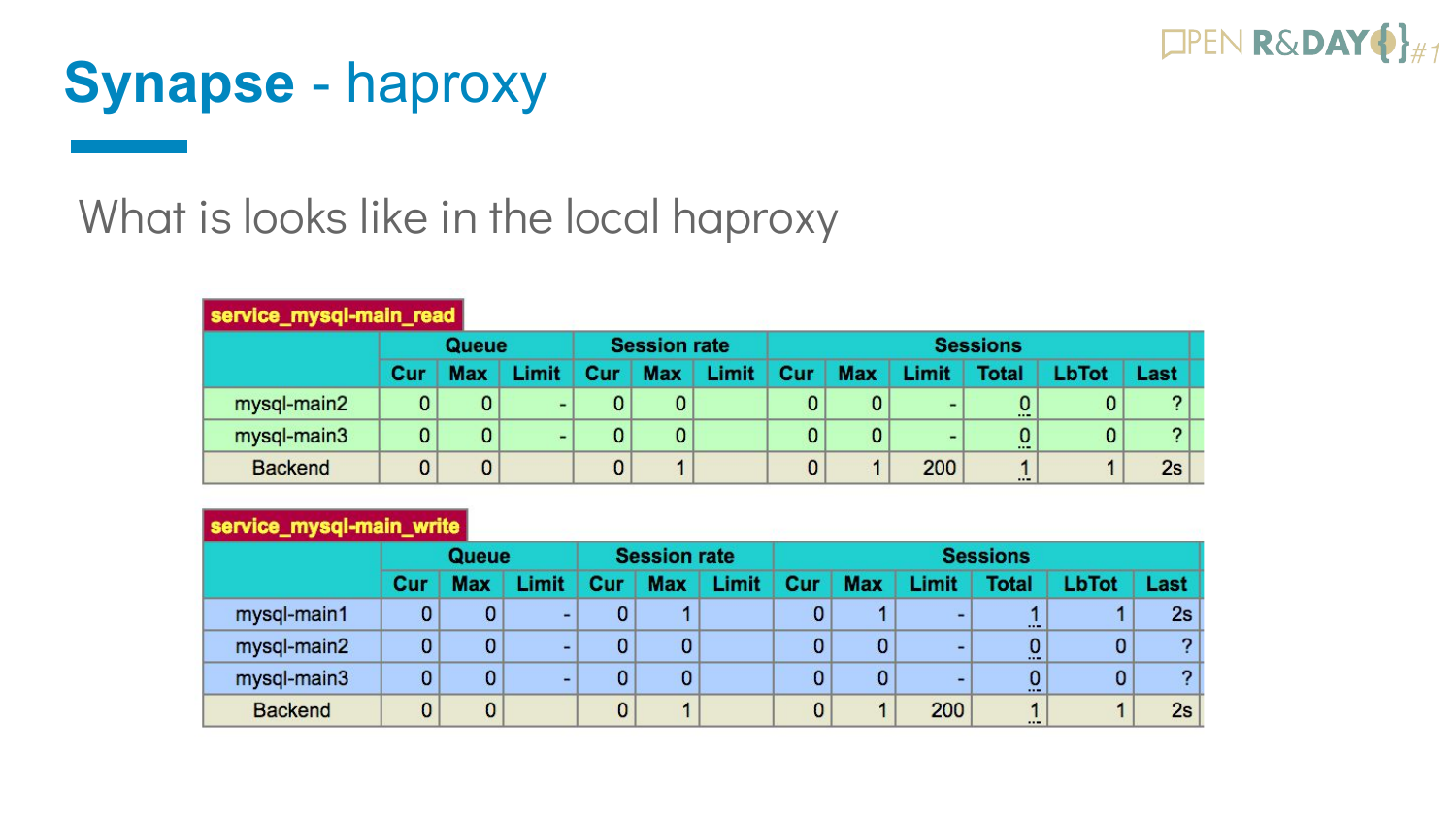



# **Be Quiet!**

Come gently into prod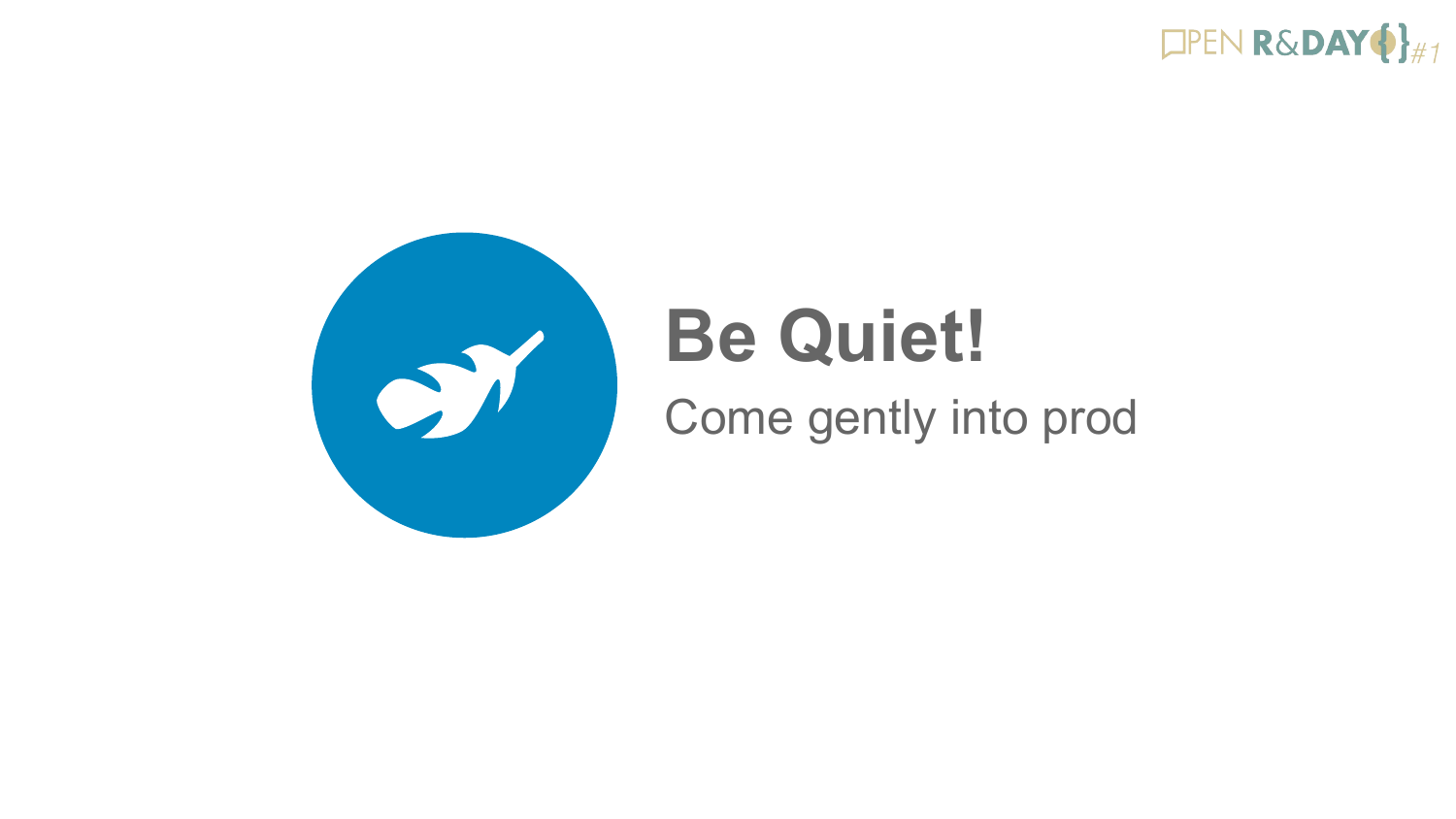### **Manage the load on newcomers**

 $\mathsf{DPEN}\,\mathbf{R\&}\mathbf{DAY}\,\Phi\}_{\#1}$ 

# cat env/prod-dc1/services/mysql-main/attributes/nerve.yml

---

override:

nerve:

services:

- name: "main-read"

port: 3306

reporters:

 - {type: zookeeper, path: /services/mysql/main\_read} checks:

- type: sql

driver: mysql

datasource: "local\_monitor:local\_monitor@tcp(127.0.0.1:3306)/"

enableCheckStableCommand: ["/root/report\_slow\_queries.sh"]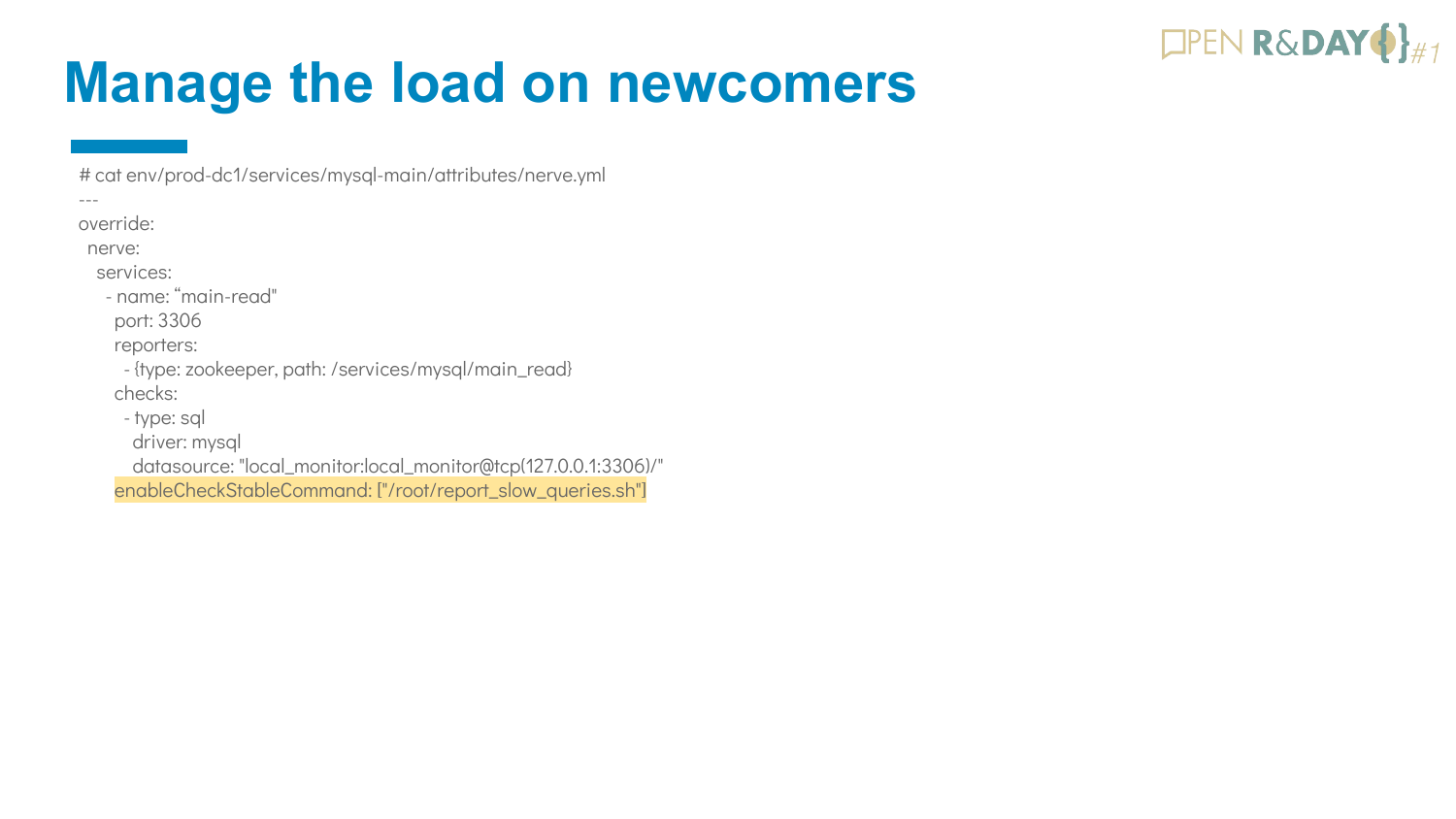

#### **Manage the load on newcomers**

# bbc mysql prod-dc1 mysql-main overview === Service Overview 'prod-dc1 mysql-main' === mysql-main1 (192.168.1.2) PING, PORT, Synced ---

mysql-main1\_read (3306) - enabled - weight = 255/255 mysql-main1\_write (3306) - enabled - weight = 255/255

mysql-main2 (192.168.1.3) PING, PORT, Synced ---

mysql-main2\_read (3306) - enabled - weight = 255/255 mysql-main2\_write (3306) - enabled - weight = 255/255

mysql-main3 (192.168.1.4) PING, PORT, Synced

---

mysql-main3\_read (3306) - enabled - weight = 255/255 mysql-main3\_write (3306) - enabled - weight = 255/255

Weight: **0/255** Processes: 0 Slow: 0 Weight: 2/255 Processes: 0 Slow: 0 Weight: 3/255 Processes: 3 Slow: 0 Weight: 4/255 Processes: 7 Slow: 0 Weight: 6/255 Processes: 10 Slow: 0 Weight: **9/255** Processes: 12 Slow: 0 Weight: 15/255 Processes: 20 Slow: 1 Weight: 0/255 Processes: 20 Slow: 1 Weight: 2/255 Processes: 12 Slow: 0 Weight: 3/255 Processes: 4 Slow: 0 Weight: **4/255** Processes: 7 Slow: 0 Weight: 6/255 Processes: 10 Slow: 0 Weight: **9/255** Processes: 12 Slow: 0 Weight: **15/255** Processes: 20 Slow: 0 Weight: 23/255 Processes: 35 Slow: 0 Weight: 38/255 Processes: 40 Slow: 0 Weight: 38/255 Processes: 35 Slow: 0 Weight: 61/255 Processes: 36 Slow: 0 Weight: 61/255 Processes: 47 Slow: 0 Weight: **98/255** Processes: 44 Slow: 0 Weight: **98/255** Processes: 41 Slow: 0 Weight: 158/255 Processes: 38 Slow: 0 Weight: 158/255 Processes: 50 Slow: 0 Weight: 255/255 Processes: 46 Slow: 0 Weight: 255/255 Processes: 46 Slow: 0 # bbc mysql prod-dc1 mysql-main mysql-main1 monitor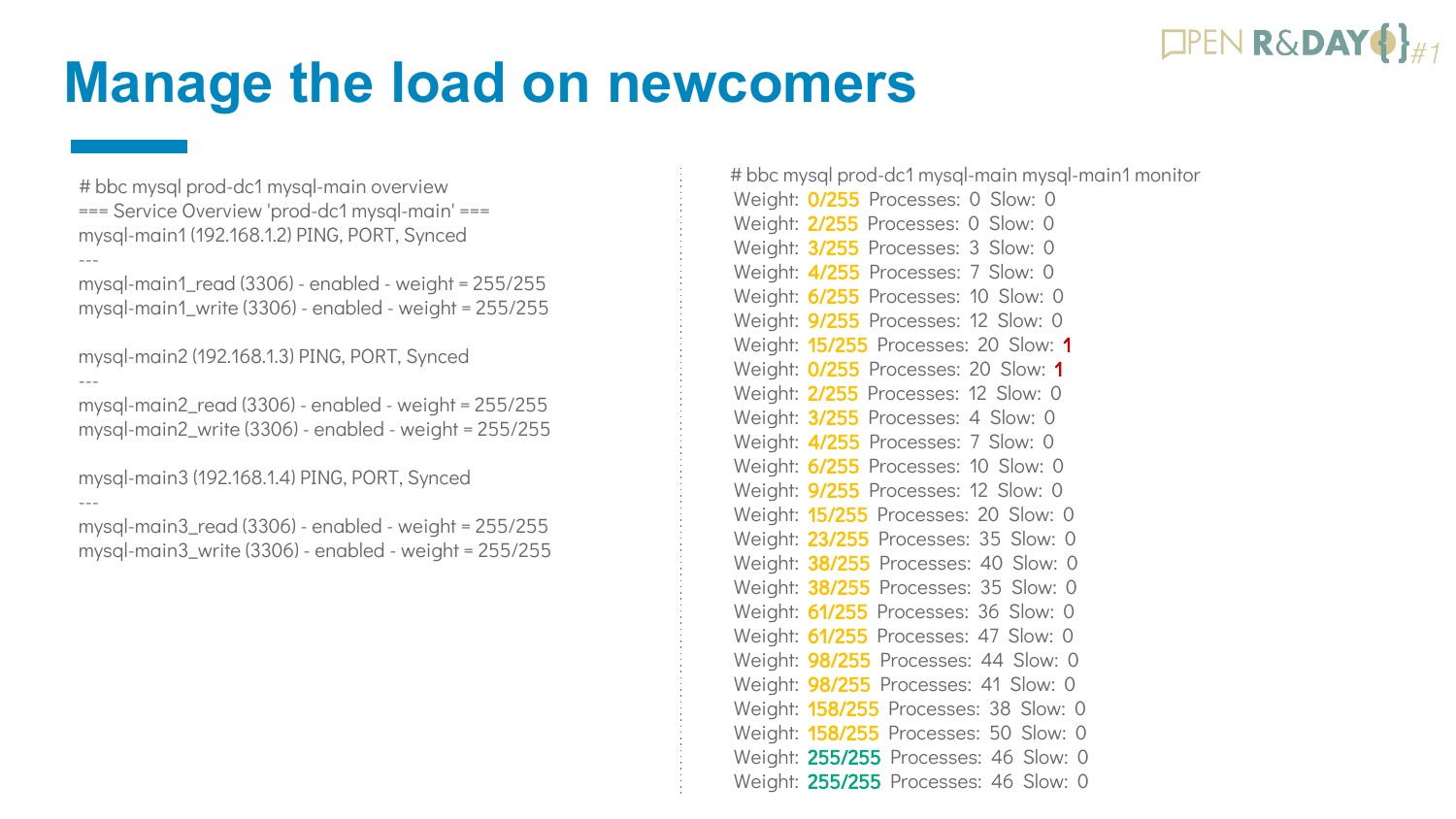



# **Die in Peace...**

Get out when you are ready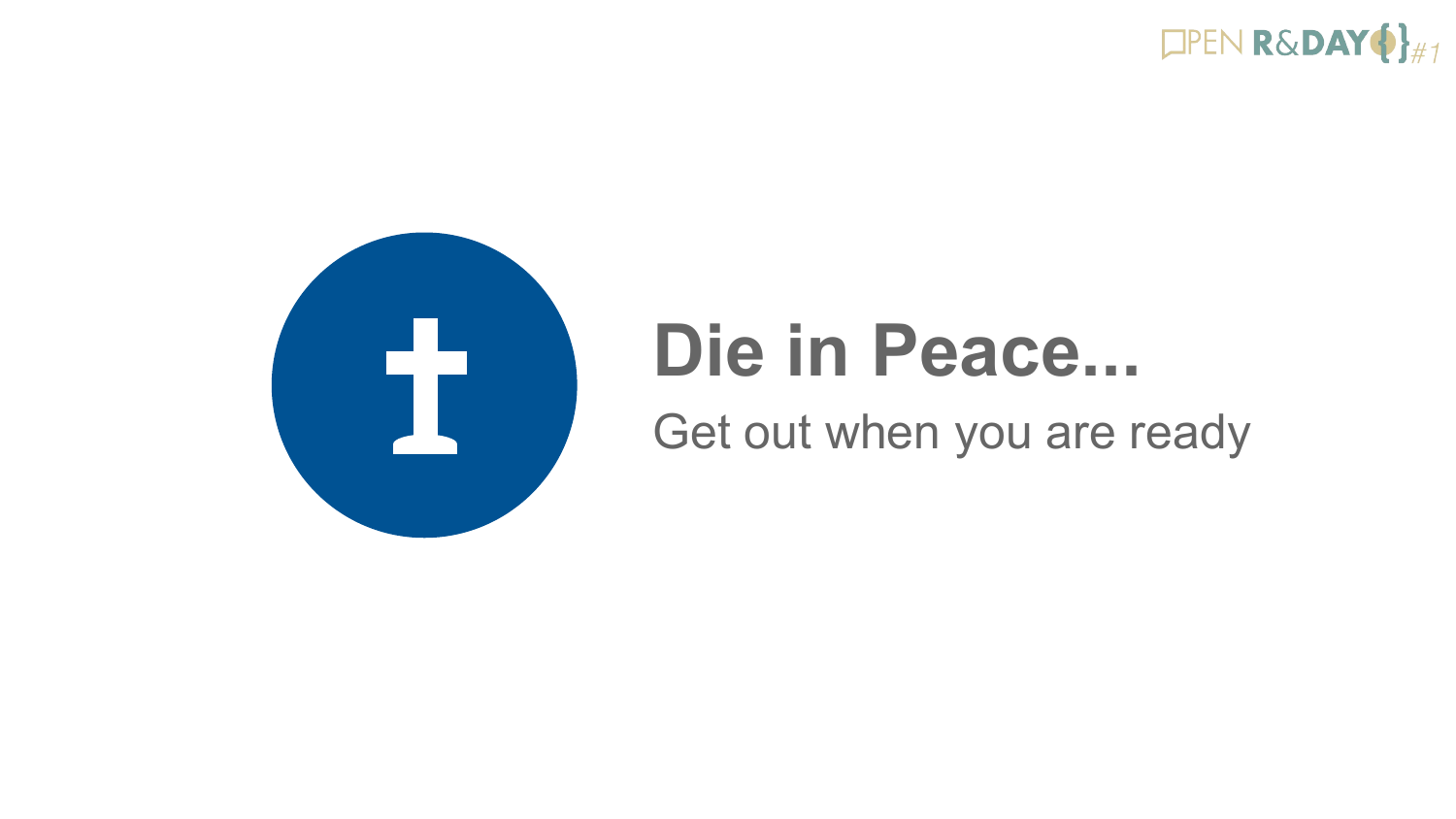#### $\Box$ PEN R&DAY $\{\}$ #1

## **Gracefull shutdown**

# cat env/prod-dc1/services/mysql-main/attributes/nerve.yml

---

override:

nerve:

services:

- name: "main-read"

port: 3306

reporters:

 - {type: zookeeper, path: /services/mysql/main\_read} checks:

- type: sql

driver: mysql

 datasource: "local\_monitor:local\_monitor@tcp(127.0.0.1:3306)/" enableCheckStableCommand: ["/root/report\_slow\_queries.sh"] disableGracefullyDoneCommand: ["/root/report\_remaining\_processes.sh"]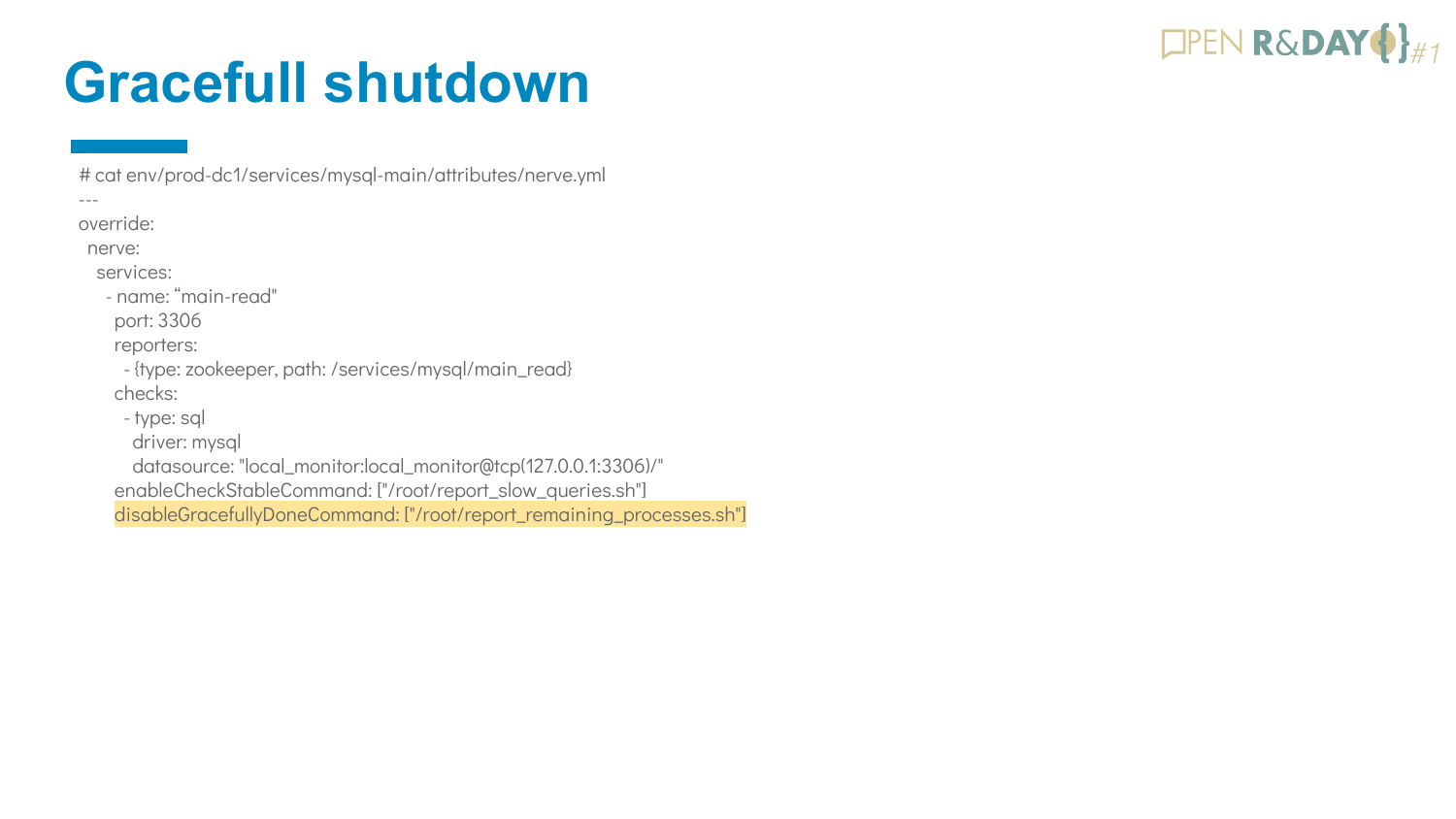

#### Backend High Availability Pillars



**Abolish Slavery** Every node is the same

1 type of Hardware rkt Containers No master/slave Service Discovery (nerve/synapse)





**Be Quiet!** Come gently into prod

Graceful restart Service Discovery (nerve/synapse) Weight system Slow query tracking

**Die in Peace...** Get out when you are ready

Graceful restart Service Discovery (nerve/synapse) Weight system